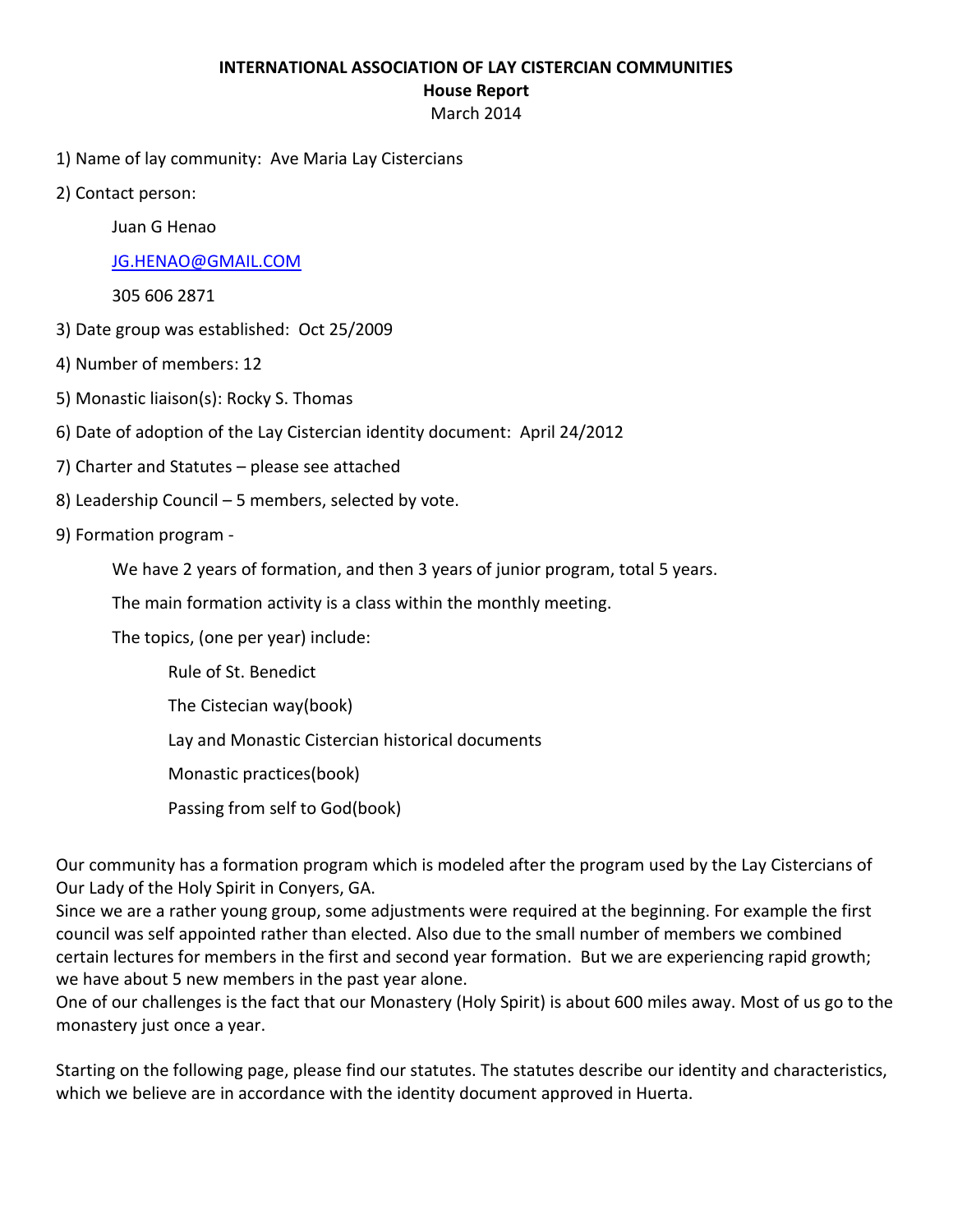Statutes of the Ave Maria Lay-Cistercians

Associated to the Abbey of Our Lady of the Holy Spirit Conyers, Georgia, USA

## Ave Maria Cistercian Associates Suggested Guidelines 2012 Prepared by the Lay Cistercians of Ave Maria April 15, 2012

Table of Contents

- I. Introduction
- II. Historical Background
- III. Cistercian Values
- IV. Organization and Affiliation
- V. Formation
- VI. Others

#### **I. Introduction.**

 We appreciate the prayerful and practical work that has gone into the Statutes and Guidelines of our mother and sister lay Cistercian Communities.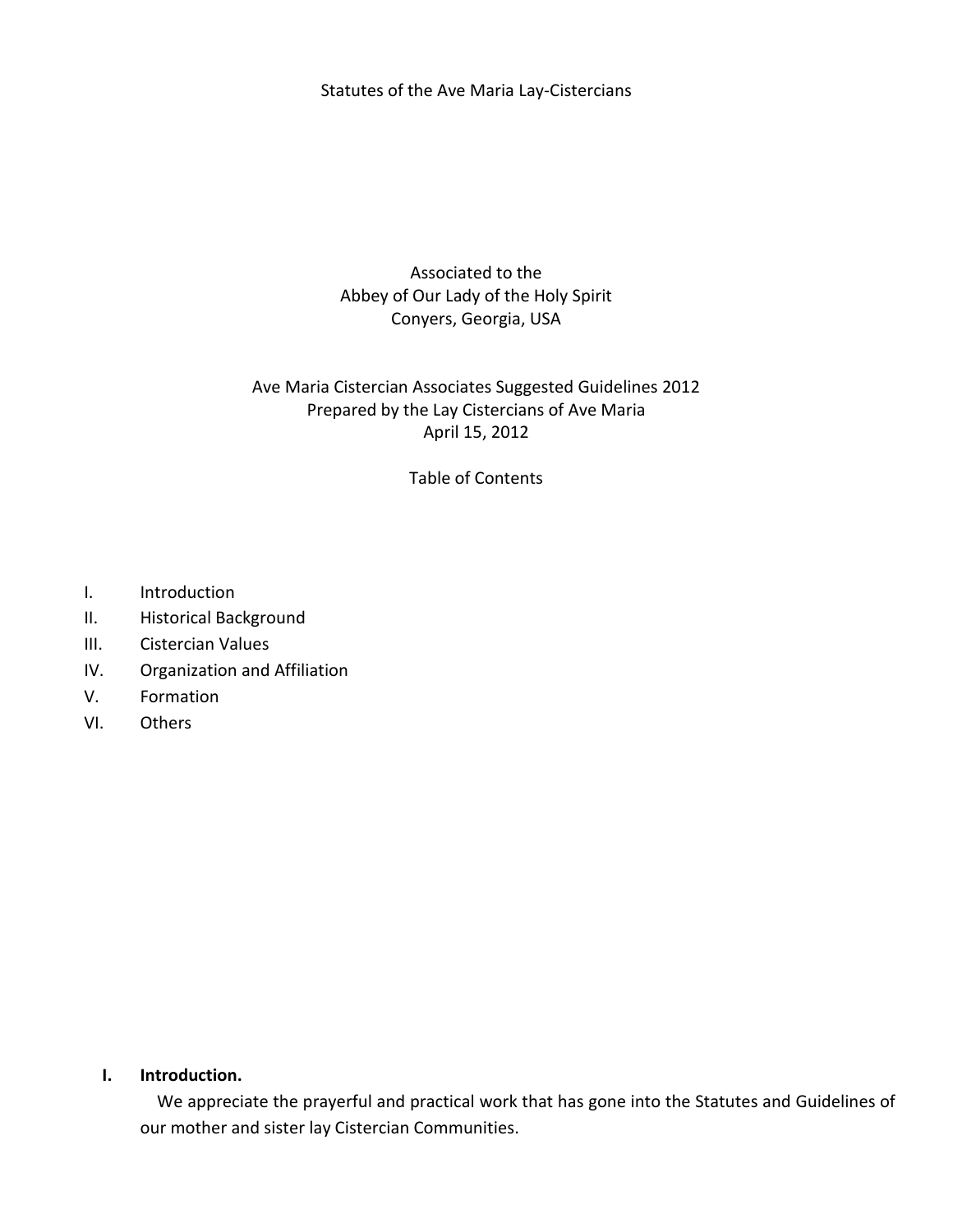Using articles from their endeavors, yet recognizing our Cistercian Associate Community is only three years old with the first members eligible for first promises this year, our original guidelines will be simple.

### **II. Historical background.**

 In September 2009, Juan and Olga Henao, who had spent a number of days at Holy Spirit Monastery, asked a Lay Cistercian of South Florida who had recently moved to Ave Maria if a Lay Cistercian Association could be started in Ave Maria.

 On October 26, the Henaos and Connie and Stephen Decker met at Ann Brefka's home with Sister Lillian Shank, OCSO, and Rev. Robert Tatman, Pastor of Ave Maria Oratory and a former Trappist.

 Sister Lillian introduced the background and charism of the Order of Cistercians of the Strict Observance.

 Orientation sessions continued. In April 2010, the Henaos asked Father Abbott Francis Michael, OCSO to be admitted into the formation program of the Ave Maria Lay Cistercian Associates under the auspices of the Monastery of the Holy Spirit and our Lady of the Holy Spirit Lay Cistercians.

#### **III. Cistercian values.**

 As catholic lay men and women, married and single, we recognize a personal call by the Spirit of God to love and live for God in the special charism of Order of Cistercian Strict Observance under the Rule of Saint Benedict. "Ora at labora ", fits our various lifestyles. While Trappists monks and nuns live in monasteries distanced from the secular world to dedicate their lives in silence and humility for the salvation of the world with Jesus our Redeemer, we lay Cistercians try to live the Gospel through the Trappist charism in the monastery of our hearts.

- A. In this Benedict Trappist spirit, we practice meditation and contemplation and seek in our homes and surroundings simplicity and peace through humility and hospitality
- B. To love God with our whole being in union with Jesus for the salvation of the whole world, we practice the following:
	- Daily mass when possible.
	- Lauds and Vespers in union with our Cistercian family.
	- Lectio Divina as Holy Scripture is our foundation.
	- As Blessed Mother is Queen of our hearts and homes, we pray daily rosary.
	- Once a month, we meet in community to strengthen our fervor and commitment.
	- A yearly retreat at our Monastery Our Lady of the Holy Spirit during which requests to enter formation and first and subsequent promises are made to Fr. Abbot or his designated appointee.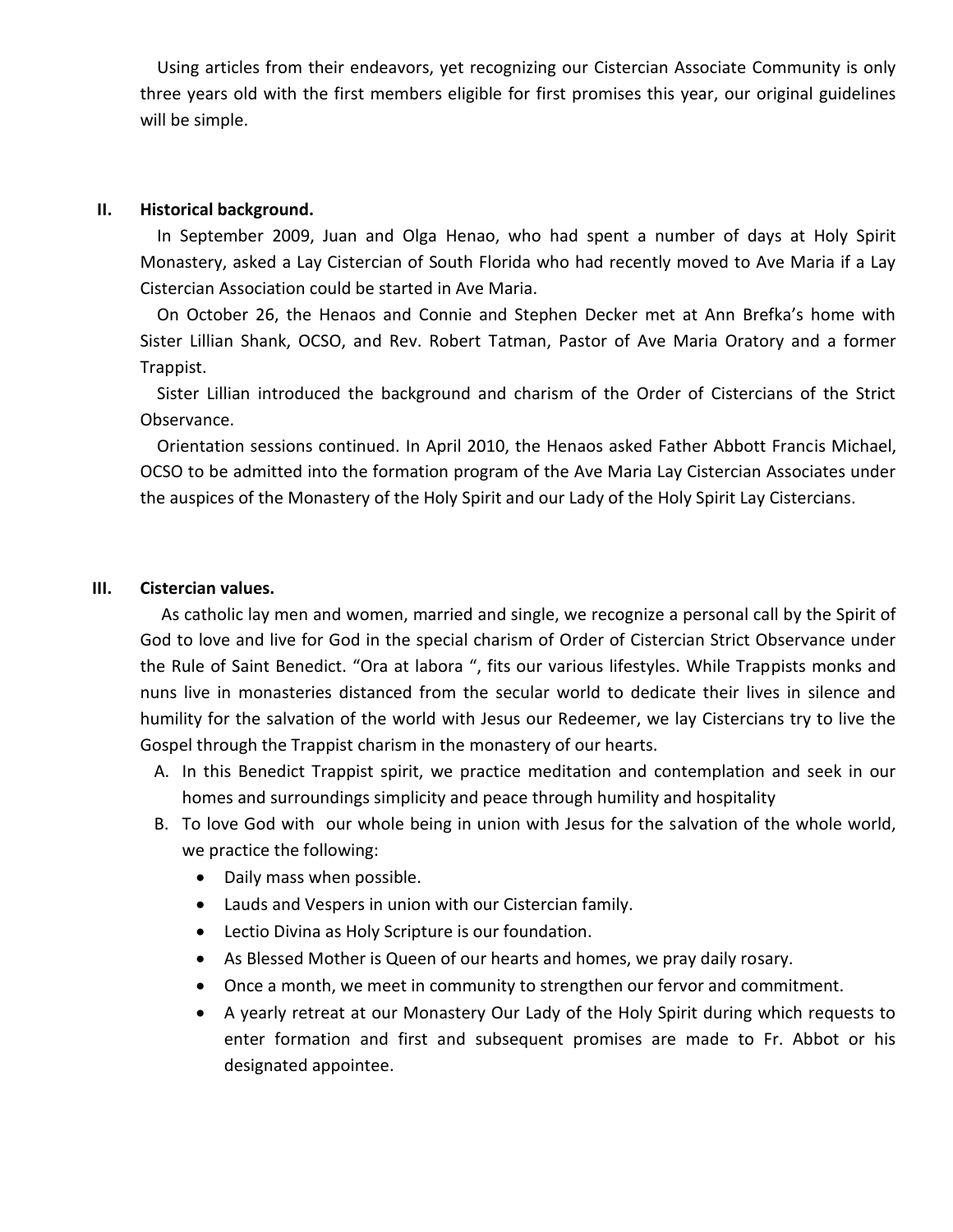## **IV. Organization and Affiliation.**

We hold a bond of unity and charity under and with the monks of the Monastery of the Holy Spirit and with the Lay Cistercians of Our Lady of the Holy Spirit.

We have requested affiliation with the International Association of Lay Cistercian Communities. As lay people who are called to an intimate contemplative relationship with our God, we unlike monastics, live in a secular community, community of our spouses, children, and others. Thus our love and care, our work, and prayer play out in our domestic community; here we can practice in fidelity a silence whereby we "hear with our hearts" our family. Here we can practice humility and obedience in lovingly carrying out our responsibilities.

As at this time, we are only four persons in promises (all transplants from Our Lady of the Sacred Heart Community) and two persons of Ave Maria who are eligible to make first promises in April 2012.

We do not see a need to elect a Council at this time. Those in promises together make joint decisions.

### **V. Formation.**

A. Inquiries.

A member in promises is responsible for holding inquiry sessions for people interested in the lay Cistercian charism. Monthly classes are held from September/October until the annual retreat in April.

The sessions cover the five following topics:

- a. History and Spirituality of Cistercian/Trappist Life Introduce Founders- Robert, Alberic and Stephen and Cistercian evangelists.
- b. Introduction to the Rule of St. Benedict.
- c. Lay Cistercian history.
- d. Basic Cistercian values using the Rule, Constitutions, our Statutes/Guidelines.
- e. Liturgy/Review Early Documents; General review with discussion.
- B. Formation.

A senior member is responsible for two years of Formation Program for persons who have asked for and been accepted by the Council to enter the Formation Program. The syllabus follows Holy Spirit's.

C. Juniorate.

Having completed the two years of The Formation Program, candidates may ask, first- the Ave Maria Community and second- Fr. Abbot of Holy Spirit to make a one year commitment as Ave Maria Lay Cistercian. This may be repeated at least two times when the Associate may wish to make a life time commitment.

During these three years the Lay Cistercian becomes more familiar with Trappist (Benedictine) Charism.